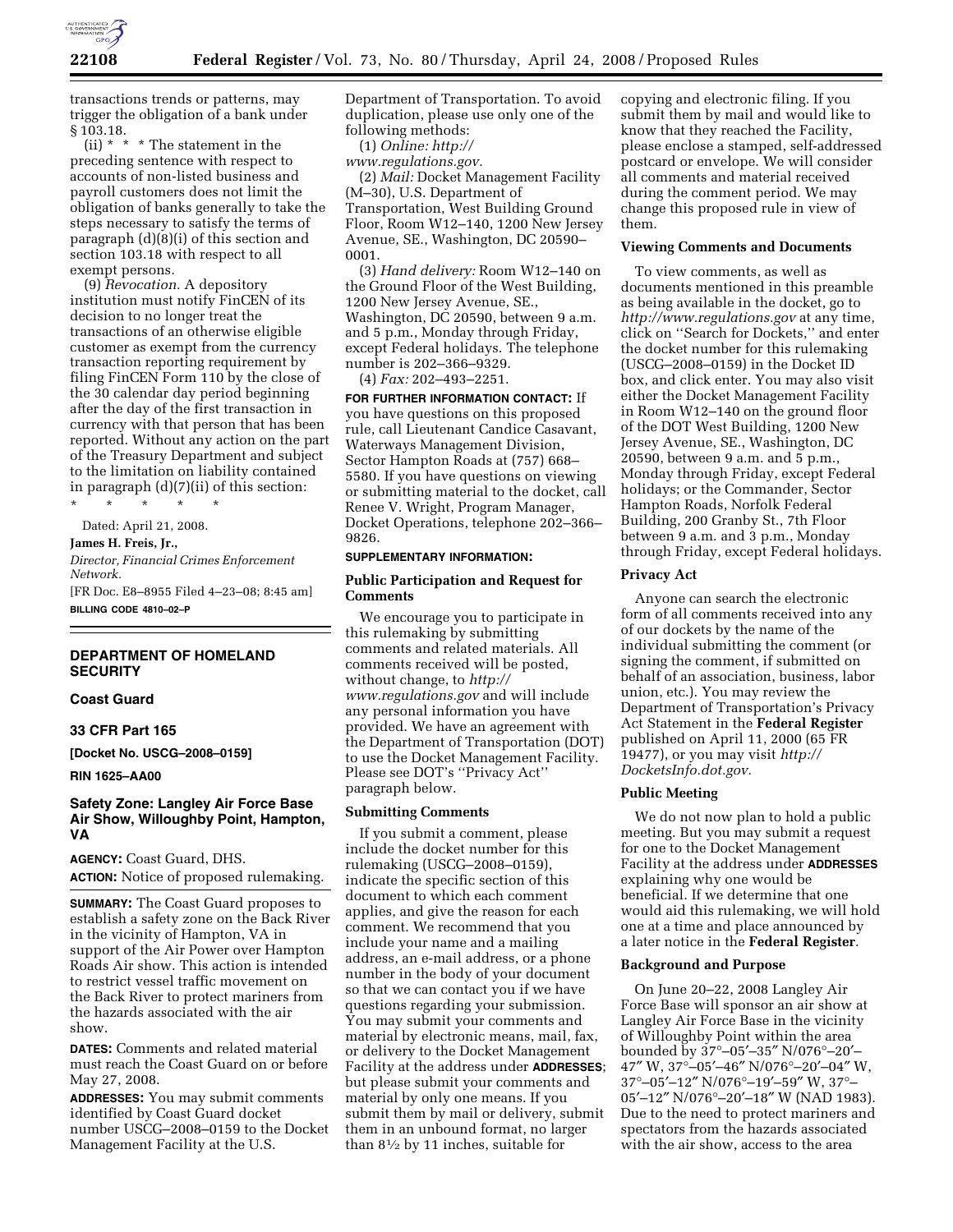described above will be temporarily restricted.

## **Discussion of Proposed Rule**

The Coast Guard proposes to establish a safety zone on the Back River in the vicinity of Willoughby Point in Hampton, VA within waters bounded by 37°–05′–35″ N/076°–20′–47″ W, 37°– 05′–46″ N/076°–20′–04″ W, 37°–05′–12″ N/076°–19′–59″ W, 37°–05′–12″ N/076°– 20′–18″ W (NAD 1983). This safety zone will be established in the interest of public safety during the Air Power over Hampton Air show and will be enforced from 3 p.m. to 11:30 p.m. on June 20, 2008, 9 a.m. to 5 p.m. on June 21, 2008 and 9 a.m. to 5 p.m. on June 22, 2008. Access to the safety zone will be restricted during the specified date and times. Except for participants and vessels authorized by the Captain of the Port or his Representative, no person or vessel may enter or remain in the safety zone.

## **Regulatory Evaluation**

We developed this proposed rule after considering numerous statutes and executive orders related to rulemaking. Below we summarize our analysis based on 13 of these statutes or executive orders.

#### **Executive Order 12866**

This proposed rule is not a ''significant regulatory action'' under section 3(f) of Executive Order 12866, Regulatory Planning and Review, and does not require an assessment of potential costs and benefits under section 6(a)(3) of that Order. The Office of Management and Budget has not reviewed it under that Order.

We expect the economic impact of this proposed rule to be so minimal that a full Regulatory Evaluation is unnecessary. Although this regulation restricts access to the regulated area, the effect of this rule will not be significant because: (i) The safety zone will be in effect for a limited duration; (ii) the Coast Guard will make notifications via maritime advisories so mariners can adjust their plans accordingly; and (iii) the COTP may periodically authorize transiting vessels access through the safety zone.

### **Small Entities**

Under the Regulatory Flexibility Act (5 U.S.C. 601–612), we have considered whether this proposed rule would have a significant economic impact on a substantial number of small entities. The term ''small entities'' comprises small businesses, not-for-profit organizations that are independently owned and operated and are not

dominant in their fields, and governmental jurisdictions with populations of less than 50,000.

The Coast Guard certifies under 5 U.S.C. 605(b) that this proposed rule would not have a significant economic impact on a substantial number of small entities because the zone will only be in place for a limited duration and maritime advisories will be issued allowing the mariners to adjust their plans accordingly. However, this rule may affect the following entities, some of which may be small entities: the owners and operators of vessels intending to transit or anchor in that portion of the Back River from 3 p.m. to 11:30 p.m. on June 20, 2008, 9 a.m. to 5 p.m. on June 21, 2008 and 9 a.m. to 5 p.m. on June 22, 2008.

If you think that your business, organization, or governmental jurisdiction qualifies as a small entity and that this rule would have a significant economic impact on it, please submit a comment (see **ADDRESSES**) explaining why you think it qualifies and how and to what degree this rule would economically affect it.

#### **Assistance for Small Entities**

Under section 213(a) of the Small Business Regulatory Enforcement Fairness Act of 1996 (Pub. L. 104–121), we want to assist small entities in understanding this proposed rule so that they can better evaluate its effects on them and participate in the rulemaking. If the proposed rule would affect your small business, organization, or governmental jurisdiction and you have questions concerning its provisions or options for compliance, please contact Lieutenant Candice Casavant, Waterways Management Division, Sector Hampton Roads at (757) 668– 5580. The Coast Guard will not retaliate against small entities that question or complain about this rule or any policy or action of the Coast Guard.

# **Collection of Information**

This proposed rule would call for no new collection of information under the Paperwork Reduction Act of 1995 (44 U.S.C. 3501–3520.).

### **Federalism**

A rule has implications for federalism under Executive Order 13132, Federalism, if it has a substantial direct effect on State or local governments and would either preempt State law or impose a substantial direct cost of compliance on them. We have analyzed this proposed rule under that Order and have determined that it does not have implications for federalism.

#### **Unfunded Mandates Reform Act**

The Unfunded Mandates Reform Act of 1995 (2 U.S.C. 1531–1538) requires Federal agencies to assess the effects of their discretionary regulatory actions. In particular, the Act addresses actions that may result in the expenditure by a State, local, or tribal government, in the aggregate, or by the private sector of \$100,000,000 or more in any one year. Though this proposed rule would not result in such an expenditure, we do discuss the effects of this rule elsewhere in this preamble.

#### **Taking of Private Property**

This proposed rule would not effect a taking of private property or otherwise have taking implications under Executive Order 12630, Governmental Actions and Interference with Constitutionally Protected Property Rights.

### **Civil Justice Reform**

This proposed rule meets applicable standards in sections 3(a) and 3(b)(2) of Executive Order 12988, Civil Justice Reform, to minimize litigation, eliminate ambiguity, and reduce burden.

#### **Protection of Children**

We have analyzed this proposed rule under Executive Order 13045, Protection of Children from Environmental Health Risks and Safety Risks. This rule is not an economically significant rule and would not create an environmental risk to health or risk to safety that might disproportionately affect children.

## **Indian Tribal Governments**

This proposed rule does not have tribal implications under Executive Order 13175, Consultation and Coordination with Indian Tribal Governments, because it would not have a substantial direct effect on one or more Indian tribes, on the relationship between the Federal Government and Indian tribes, or on the distribution of power and responsibilities between the Federal Government and Indian tribes. We invite your comments on how this proposed rule might impact tribal governments, even if that impact may not constitute a ''tribal implication'' under the Order.

### **Energy Effects**

We have analyzed this proposed rule under Executive Order 13211, Actions Concerning Regulations That Significantly Affect Energy Supply, Distribution, or Use. We have determined that it is not a ''significant energy action'' under that order because